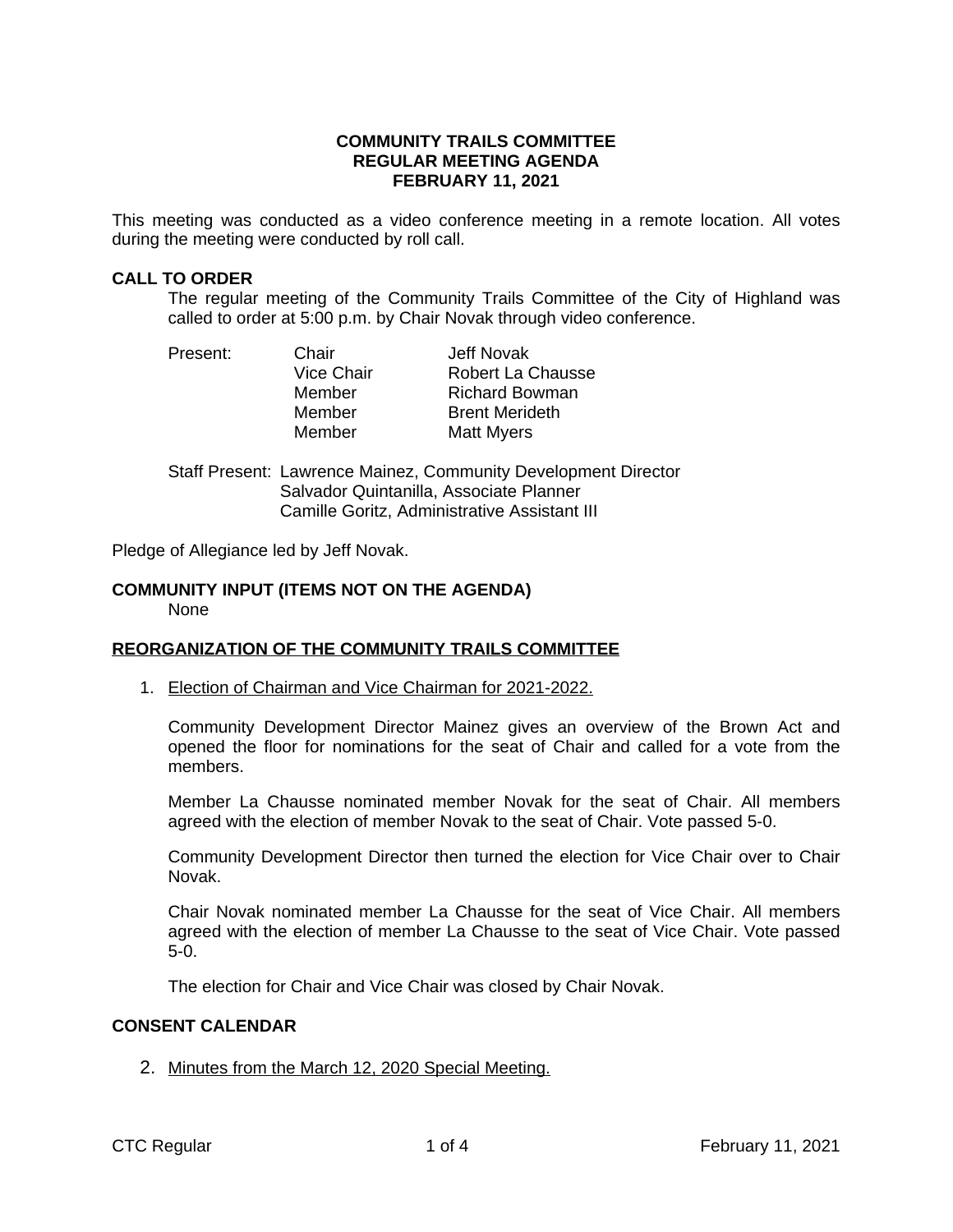**A MOTION** was made by Member La Chausse, seconded by Member Bowman, to approve the minutes as submitted. Motion carried on a roll call vote, 5-0.

### **BUSINESS ITEMS**

### 3. Roles and Responsibilities

Community Development Director presented the staff report.

Member Merideth asked how many duties were removed when the change was made within the last couple years to take responsibility from the trails committee and put it into the Planning Commission? Were there other roles and responsibilities removed from this list that you have?

Community Development Director Mainez stated in terms of policy and creating those maps, the Planning Commission will focus with trails when they deal with new development. Your responsibility as the committee is mostly maintenance and getting the public out there to participate in our trails and then receive feedback if anything is damaged and needs replacing.

Member Novak stated maybe that can be an agenda item regarding maintenance and where we are spending our money and budget. Is that possible for next time?

Community Development Director Mainez stated that is a good suggestion. In fact, I'll be starting the budget process very soon and once I do that, I will figure out a timetable to come and present to you.

### 4. Dennis Johnson Memorial

Associate Planner Quintanilla presented the staff report.

Member Merideth stated back when I was on before the problem was that the land was privately owned, but it sounds like that is not the issue anymore. The city now has the land to do the trail, but it's technically difficult due to cost is what it sounds like.

Community Development Director Mainez stated that is a great question, but at this time we do not have the answer. This is more of a receive and file. We just want to honor Dennis Johnson and show he was appreciated as a member of the Community Trails Committee.

# 5. Update on the Recreational Trails Grant (Natural Parkland Trail)

Associate Planner Quintanilla presented the staff report.

Community Development Director Mainez stated we were very instrumental and fortunate to receive this grant of \$1.5 million. We were happy to get the funding. It is going to take a couple of years to get to a point where this is finished, but Associate Planner Quintanilla is going to bring parts and pieces to you for input. We will be bringing back educational signage, Amphitheater, and the location of the new trail alignments that connect a couple of trails. Again, this is all within our general plan policy area, so there's really nothing that we need to take back to the Planning Commission.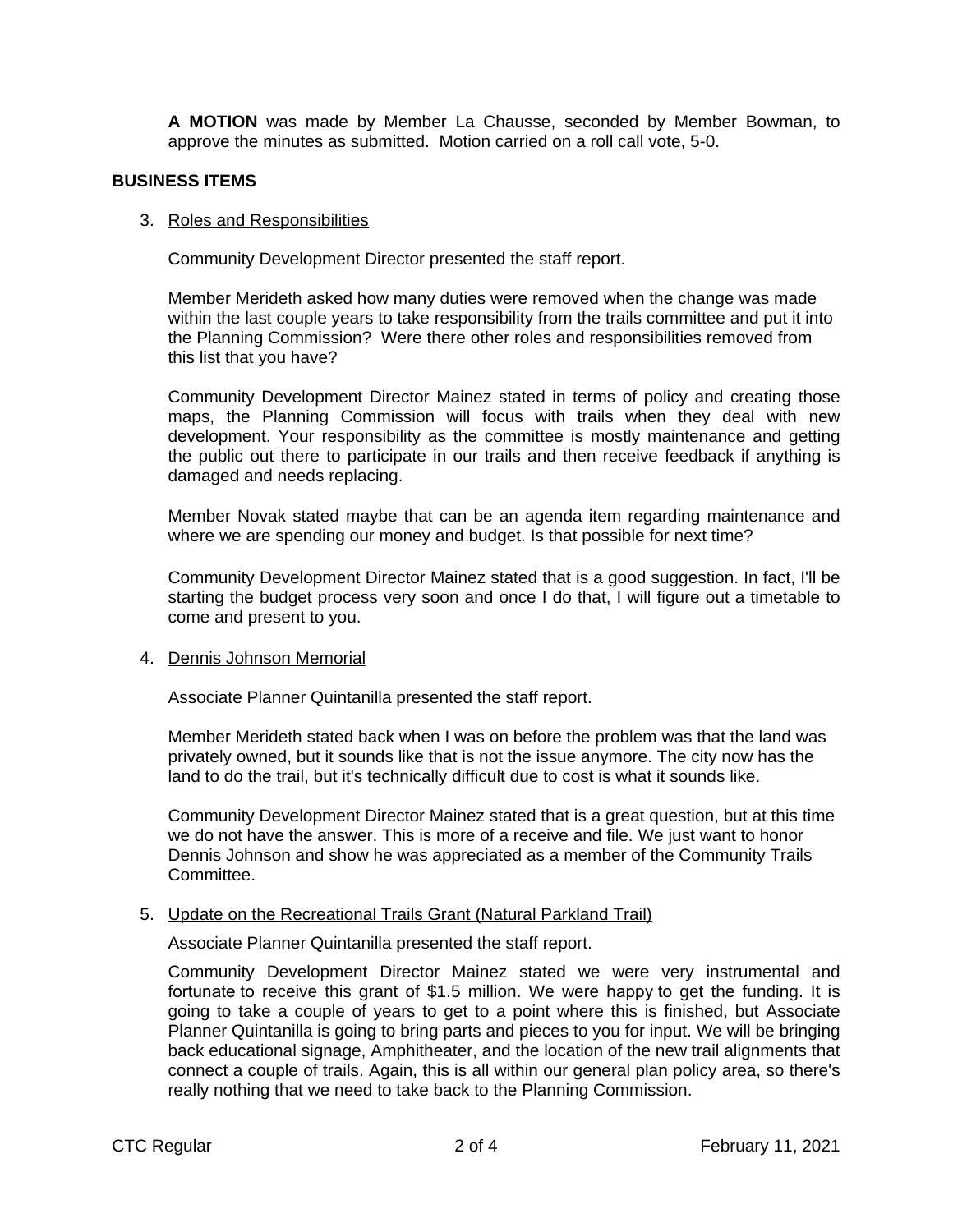Chair Novak asked do we have an estimated start date?

Associate Planner Quintanilla stated not at this time. We are still working with the State to finish documentation.

Community Development Director Mainez stated I think we have till September to finish up most of what the State is asking. After September that we can start looking at construction contracts and possibly early next year we will be brining exhibits and materials related to construction.

Member Merideth stated this is terrific, I really appreciate it. What happens to the existing markers that are there? Are they going to be replaced?

Associate Planner Quintanilla stated eventually the existing markers depending on what the community decides to do, either replace them to something newer or keep it to the historic design that they have already.

Member Novak stated ok, there will be graffiti and they get defaced and perhaps going forward be able to maintain them, because I know several trails, we see that.

Associate Planner Quintanilla stated we will be using the graffiti coding on top of that.

Community Development Director Mainez stated building parks and trails is a wonderful thing when you have the resource. It is that long term maintenance that comes afterwards that that's the problem, and that's why when we go through the budget cycle, we are replacing some of these signs currently. It is one of those things I will be looking at. We will be looking at a different material something like metal or another type.

Member Merideth asked what the bench exists where the trail ends to the furthest point that loops around from the green back to the yellow is?

Community Development Director Mainez stated no, it should loop around and connect at the top. We want to put a connection, but we did not want to be too specific, so we just did the switch back.

Member Merideth stated ok, so that switch back in not necessarily the final.

Community Development Director Mainez stated we just want to try to get some additional lineal footage.

Member Merideth stated with the educational perennation area, there has been limitations of what can be done to a natural area. Was there a rough idea of what that would include? Would there be shade of any kind be allowed?

Community Development Director Mainez stated it does and it does not. We visited the site and there was a tree there so perhaps we can incorporate trimming that tree and try to preserve it for some shade. We do not want to put too many permanent structures up there that we would have to maintain long term.